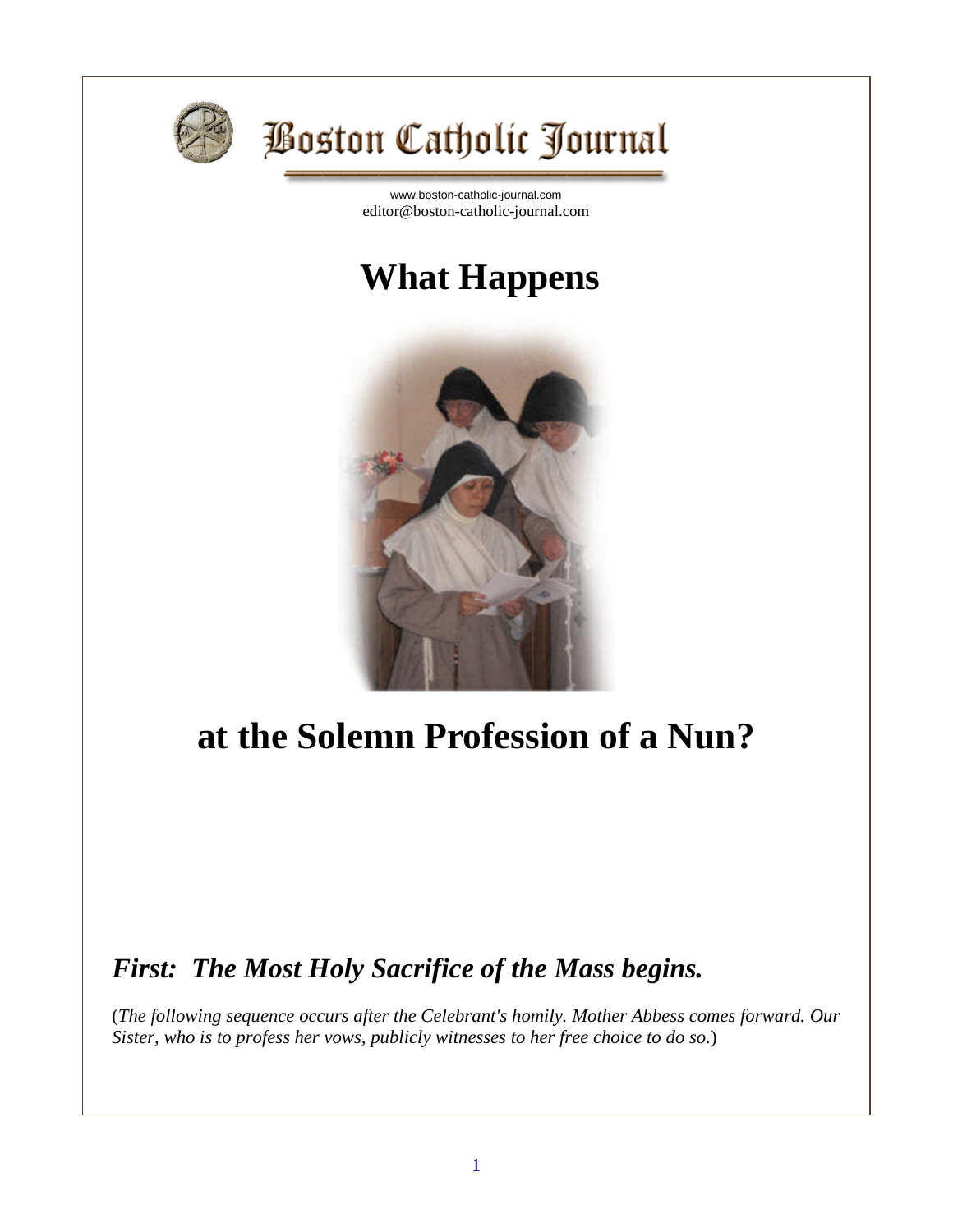# **Examination**

#### **Mother:**

"Sister Maria Seraphina of Our Heavenly Father"

## **Sister:**

"Lord, you have called me by my name. Behold, I come to do your holy will."

# **Mother:**

"Dear daughter, what do you desire?"

#### **Sister:**

"One thing I have asked of the Lord, this I seek, to dwell in the house of the Lord, all the days of my life."

# **Mother:**

**"**Have you pondered well and really understood what you wish to commit yourself to do?"

## **Sister:**

"I have, with the grace of God."

## **Mother:**

"Have you the courage to trust in God completely, that he will provide for all your needs, especially that he will give you the grace to live out faithfully what you desire to promise to him?"

## **Sister:**

"I have, with the grace of God."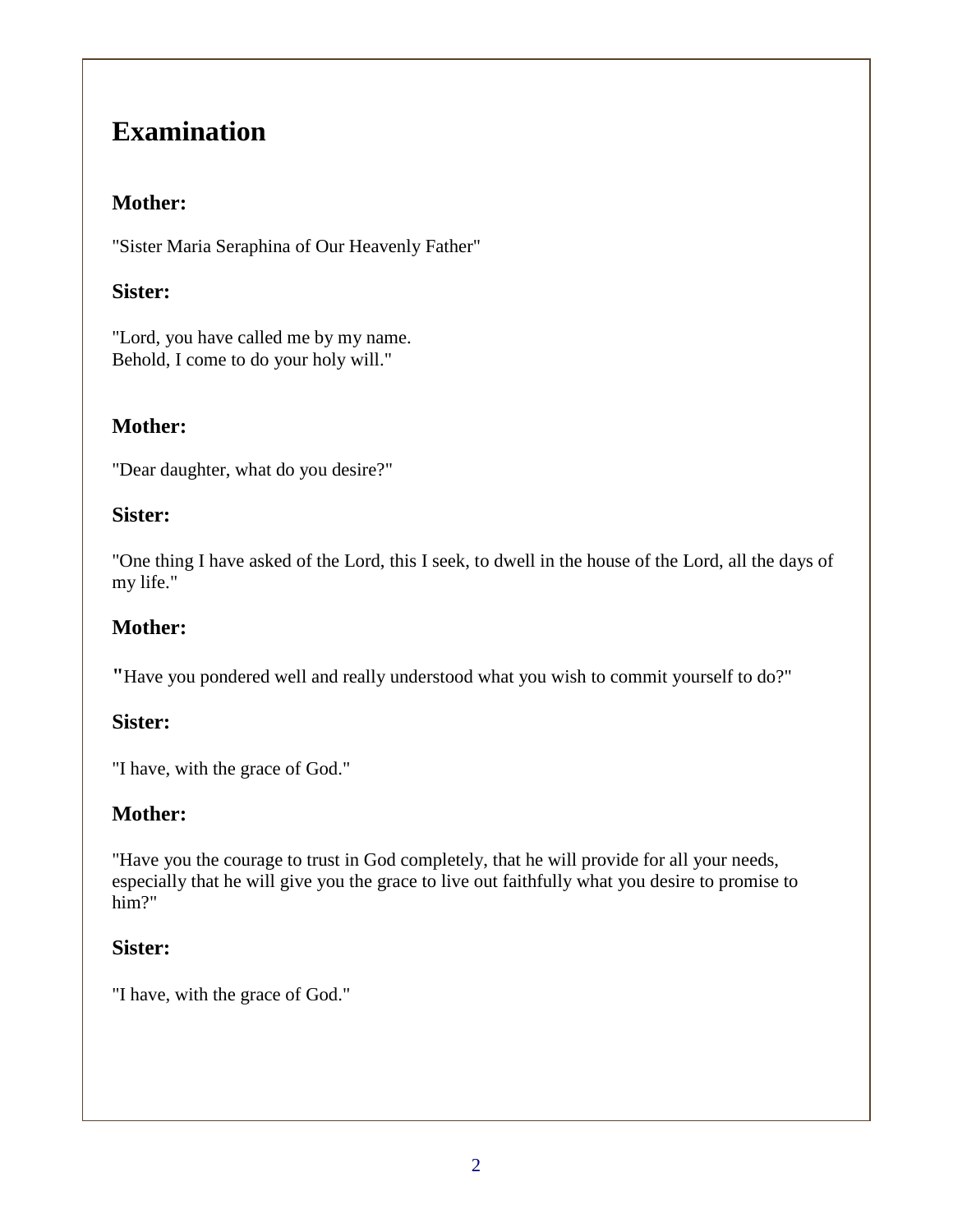## **Mother:**

**"**You have put your hand to the plough and from this day forward there can be no looking back. Foxes have holes and the birds of the air have nests but the Son of Man, your Spouse, had nowhere to lay His head. Are you prepared to follow Him completely until the end?"

#### **Sister:**

"I am, with the grace of God."

## **Mother:**

"What you hold now, may you hold forever.

What you promise now, may you never abandon, but with swift pace, light step and unswerving feet go forward, securely, joyfully, swiftly and prudently on the path of happiness, so that you may offer your vows to the Most High in that perfection to which the Spirit of the Lord has called you."

(*All stand.*)

# **Celebrant:**

"May God who has begun this good work in you bring it to fulfillment before the day of Christ Jesus."

# "**D**ear friends in Christ,

let us now pray to the Father of all good gifts, uniting ourselves with the prayer of all the Saints that His handmaid who seeks to serve Him with the whole desire of her heart may be strengthened in His service and that He may bestow on her those gifts for which she longs."

(Our Sister now prostrates before the altar. Because this gift of love reaches beyond time and space, we ask our family in Heaven to join their prayers to ours as we sing the responses to the *Litany of the Saints*.)

**Cantors:** Lord have mercy. **R.** *LORD HAVE MERCY.* Christ, have mercy. **R.***CHRIST HAVE MERCY.* Lord, have mercy. **R.** *LORD HAVE MERCY.*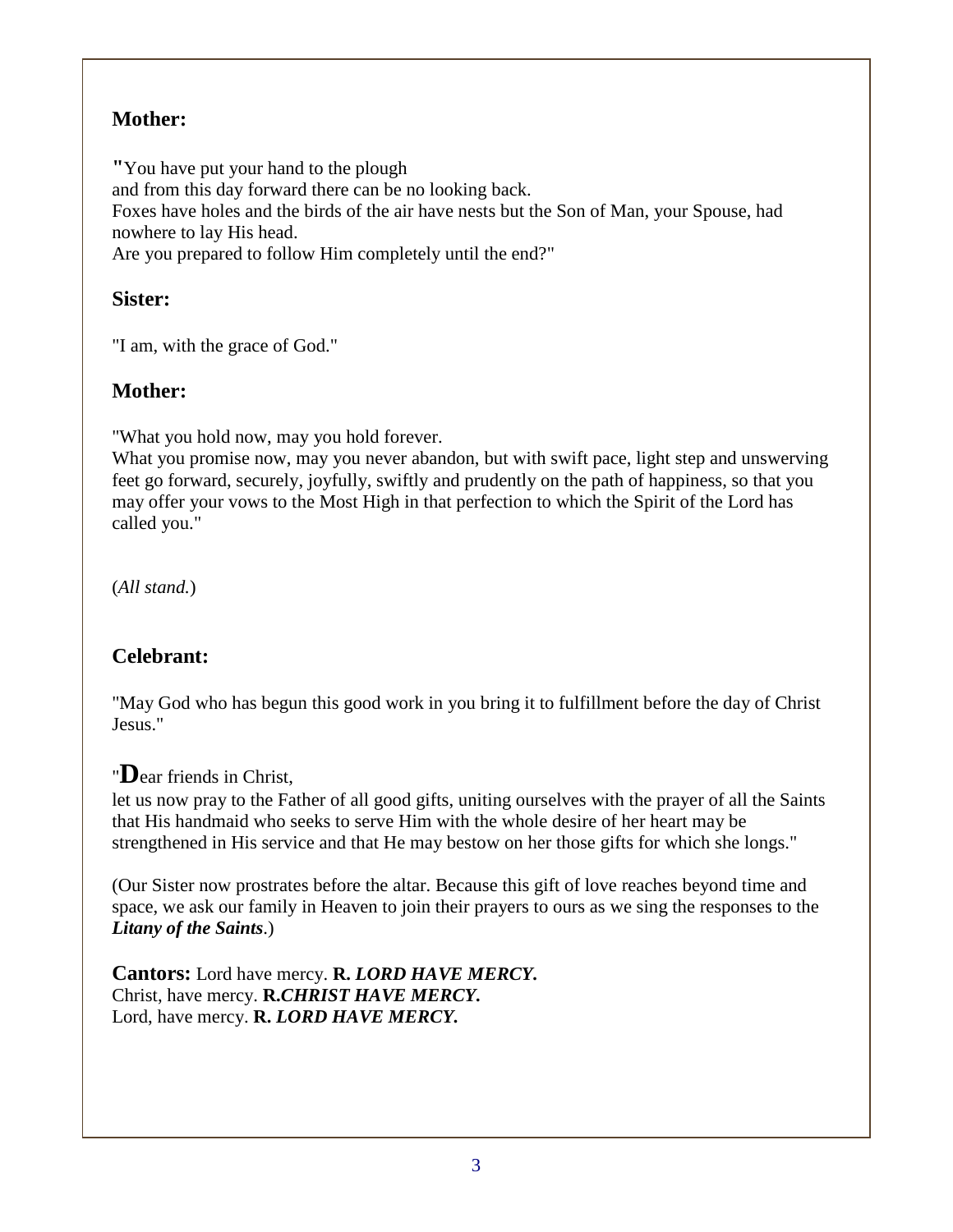God our Father in Heaven. **R.** *HAVE MERCY ON US.* God the Son, Redeemer of the world. **R.** God the Holy Spirit. **R.** Holy Trinity, one God. **R.**

All you Seraphim and Cherubim. **R.** *PRAY FOR US.* All you Angels of the Lord. **R.** Mary Immaculate, Mother of God. **R.** Our Holy Father St Francis **R.** Our Holy Mother St Clare **R.** Our Holy Mother St Colette **R.**

All you first companions of Blessed Francis **R.** *SPEAK TO GOD FOR US.*

St Berard and Companions **R.** *TEACH US TO WITNESS TO CHRIST.* St Daniel and Companions **R.** St Nicholas Tavelic and Companions **R.** St Nicholas Pick and Companions **R.** St John Jones and Companions **R.** St Peter Baptist and Companions **R.** St Fidelis **R.** St Maximillian **R.** Bd Josephine Leroux **R.** Bd Maria Isabel of Madrid and Companions **R.** Bd Asuncion of Madrid **R.** Bd Vincenta, Joaquina, Felicidad and Josefa of Valencia **R.** Bd Milagros of Valencia **R.** Bd Isabel of Castellon **R.** Bd Maria of Ostravere **R.** All you Brothers and Sisters who laid down your life for Christ **R.**

St Anthony of Padua **R.** *TEACH US TO FOLLOW THE LORD.* St Bonaventure **R.** St Bernadino **R.** St John of Capistrano **R.** St Benedict of San Fratello **R.** St Paschal Baylon **R.** St Laurence of Brindisi **R.** St Conrad of Parzam **R.** St Leopold Mandic **R.** St Pio of Pietrelcina **R.** Bd Agnellus of Pisa **R.** Bd John Duns Scotus **R.** All you shepherds who feed Christ's flock **R.**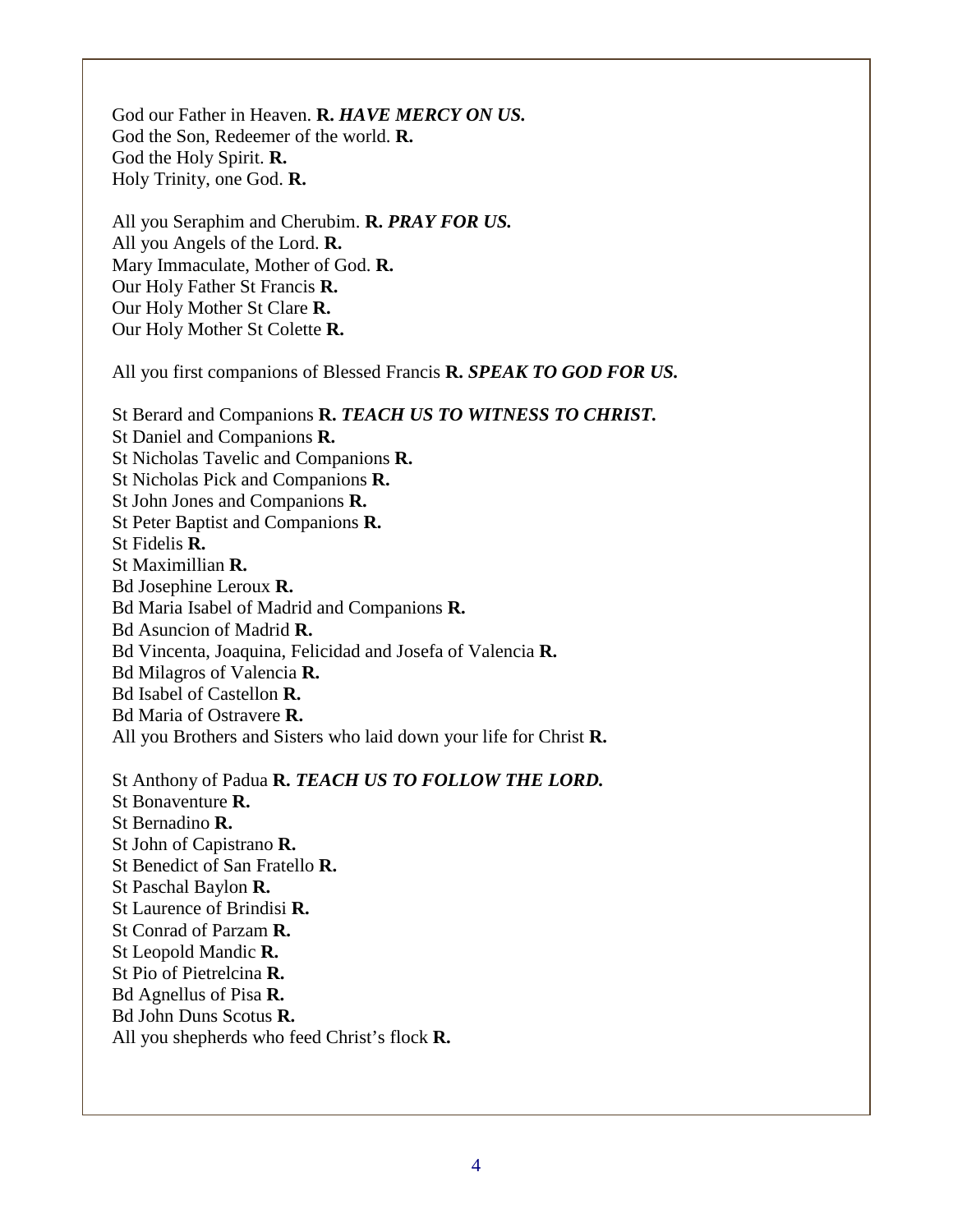St Agnes of Assisi **R.** *TEACH US TO LOVE THE LORD JESUS.* St Agnes of Prague **R.** St Catherine of Bologna **R.** St Cunigunda **R.** St Eustochia Esmeralda **R.** St Jeanne de Valois **R.** St Veronica Guiliani **R.** St Alphonsa of the Immaculate Conception **R.** Bd Helena Enselmini **R.** Bd Phillipa **R.** Bd Salome **R.** Bd Yolanda **R.** Bd Mattia **R.** Bd Felicia R. Bd Seraphina **R.** Bd Paula **R.** Bd Antonia of Florence **R.** Bd Louise of Savoy **R.** Bd Baptista Varano **R.** Ven. Ortolana and Beatrix **R.** Ven. Mary Francis of the Five wounds **R.** St Elizabeth of Hungary **R.** *PRAY FOR US.* St Ferdinand of Castile **R.** St Rose of Viterbo **R.** St Louis **R.** St Margaret of Cortona **R.** St Roch **R.** St Vincent Palotti **R.** St Jean Marie Vianney **R.** St Eleazer and Delphina **R.** Bd Pope John the Good **R.** All you Brothers and Sisters of the Third Order of our Father Francis **R.**

Lord be merciful. **R.** *LORD SAVE YOUR PEOPLE.* From all evil **R.** From all sin **R.** From everlasting death **R.** By your coming as man **R.** By your death and rising to new life **R.** By your gift of the Holy Spirit **R.**

All you who heard the word of God and did it **R.**

Christ hear us, Christ hear us. Lord Jesus hear our prayer **R.** *LORD JESUS HEAR OUR PRAYER*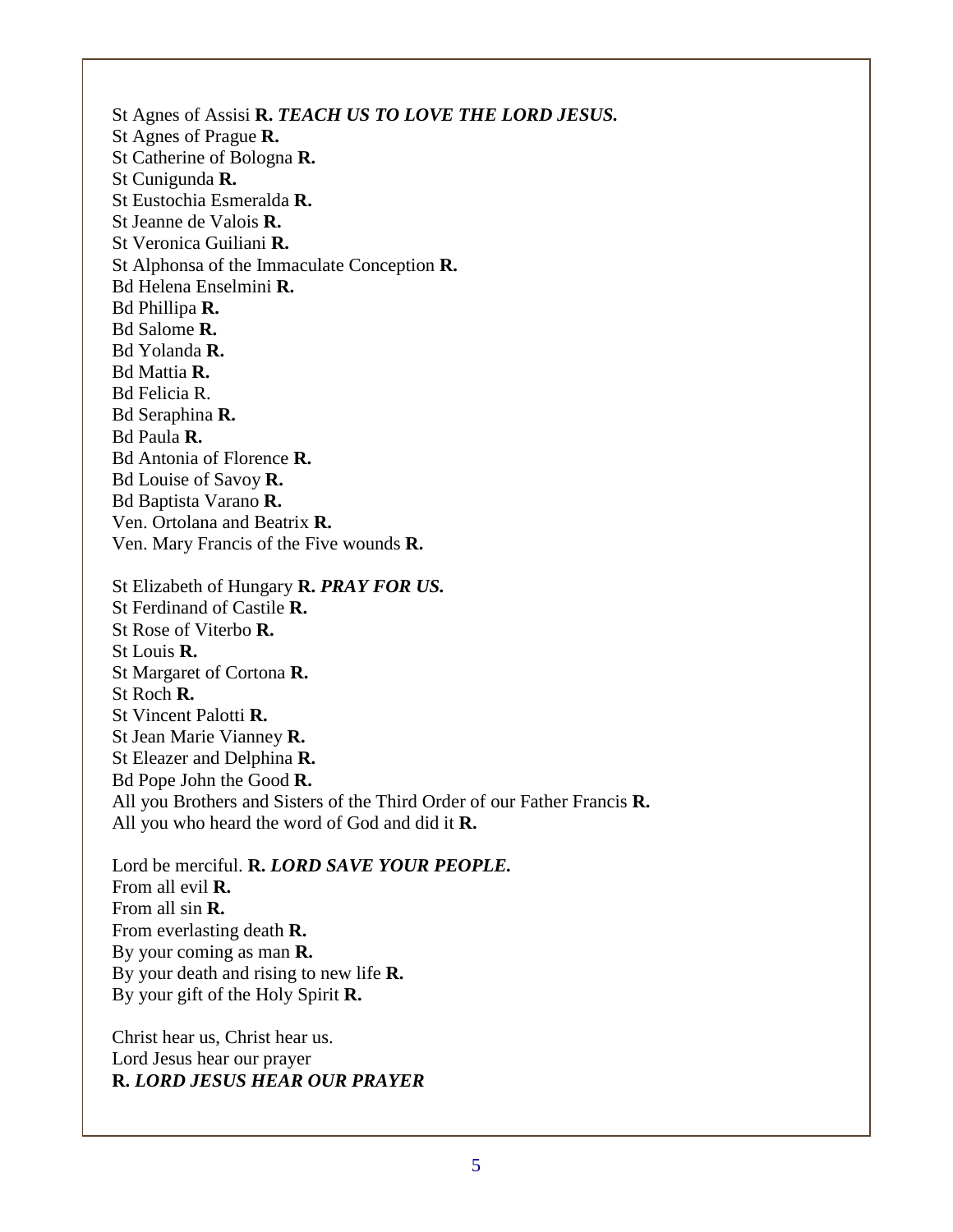(*At the end of the litany the Celebrant alone rises and says, with hands joined:*)

## **Celebrant:**

"Almighty, eternal, just and merciful God, Give to our Sister the grace to do for your sake what she knows you want and to always want what pleases you, so that, purified and enlightened and set on fire with the love of the Holy Spirit she may follow, until death, in the footsteps of your Son, our Lord Jesus Christ, and by your grace alone may come to you Most High, who live and reign and are glorified in perfect Trinity and undivided unity, God for ever and ever."

#### *Amen.*

Our Sister rises and returns to her place. Mother Abbess is now joined by the two witnesses, the Vicaress and the Novice Mistress. First as a Poor Clare she will formally renounce the right to own property thus freeing herself to give her trust completely to God as she professes the the three vows of the Gospel and the fourth vow of enclosure special to our Form of Life

## **Mother:**

"In preparation for the vows which you are about to pronounce, I invite you now to renounce all moral and actual right to own anything under Heaven, in the covenant with Lady Poverty granted to our Holy Mother Clare by Pope Innocent III.

#### **Sister:**

Since I desire to belong wholly to the Lord, I now renounce, once and for all, the power of owning anything under Heaven, that I may in every way cling to the footprints of Him who became for us the Way, the Truth and the Life,

He whose left hand is under my head to support the weakness of my flesh, who feeds the birds of Heaven. and clothes the lilies of the fields, will feed and clothe me, and provide all my needs until that day when His right hand embraces me and I behold Him in Heaven. Amen.

# **Profession**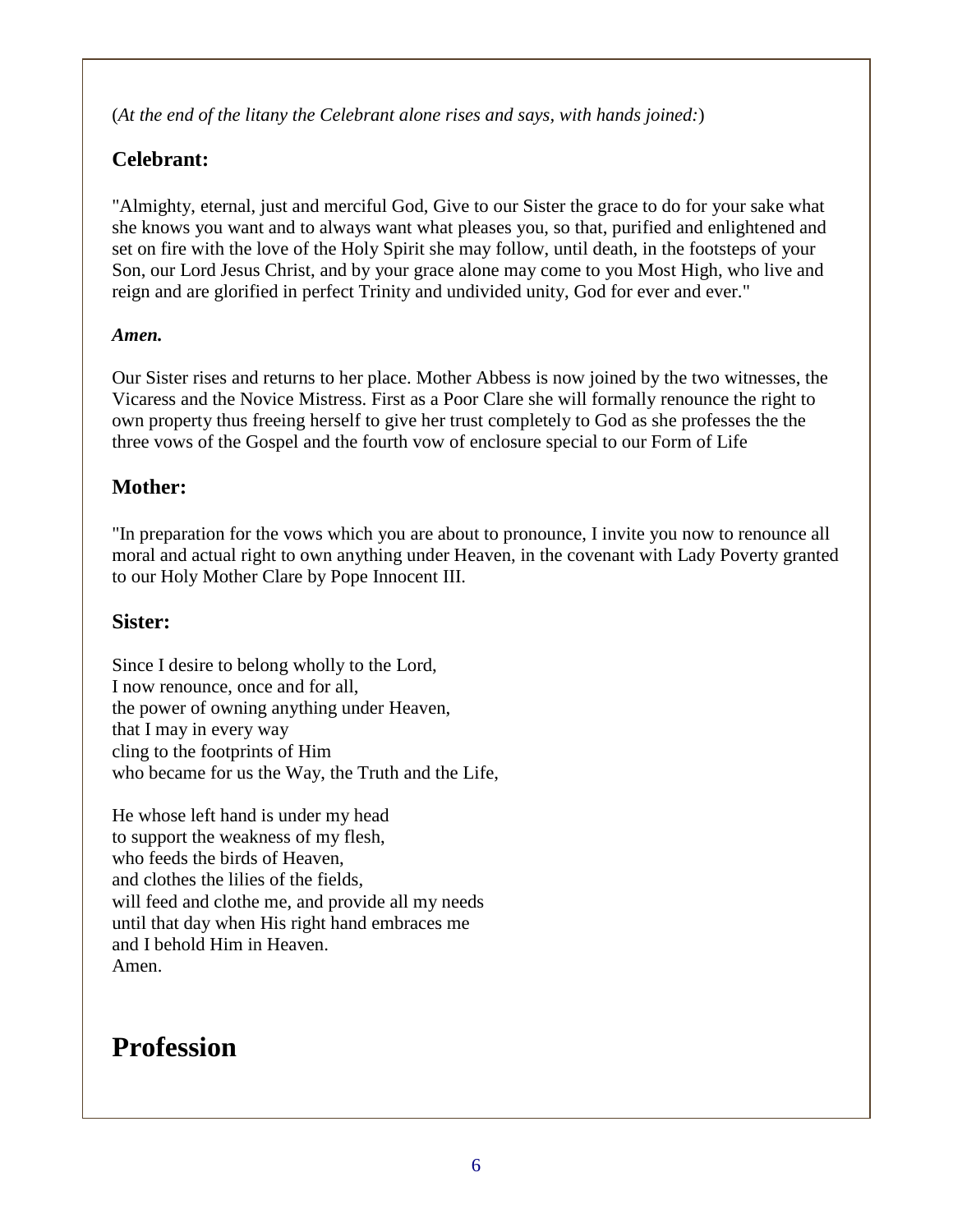## **Mother:**

"Be faithful unto death, most dear one, to what you are about to promise and you will be crowned by Christ with the wreath of eternal life. Our labour here below is short, the glory is infinite."

(*The Sisters kneel and the Celebrant and congregation remain standing*)

# **Sister:**

"In the name of the Father, and of the Son and of the Holy Spirit. Amen. I, little Sister Maria Seraphina of Our Heavenly Father, wish to follow the life and poverty of our most high Lord Jesus Christ, and to persevere to the end. And I vow to God, before the Blessed Virgin Mary, and I promise you, dear Mother, to observe for the whole time of my life the holy Gospel of our Lord Jesus Christ, by living in obedience, without property and in chastity, in the form of life which the blessed Francis gave to our Blessed Mother Clare and Pope Innocent IV confirmed, And I vow to observe enclosure, after the example of our Holy Mother Colette.

# **Mother:**

"I receive these vows on behalf of the Church and the Order. What you have vowed to God render to Him faithfully and he shall reward you. Look up to Heaven, dear one, which beckons us on, and take up your cross and follow Christ who walks ahead of us. For whatever tribulations we may have here we shall enter through Him into His glory."

(*The Vow Card and the Renunciation of Property are then signed by the Sister and her signature is attested to, both on the Vow Card and in the Book of Professions by the Abbess, Vicaress, Novice Mistress and the Celebrant, while the choir sings*:)

"Be faithful unto death and I will give you the crown of life."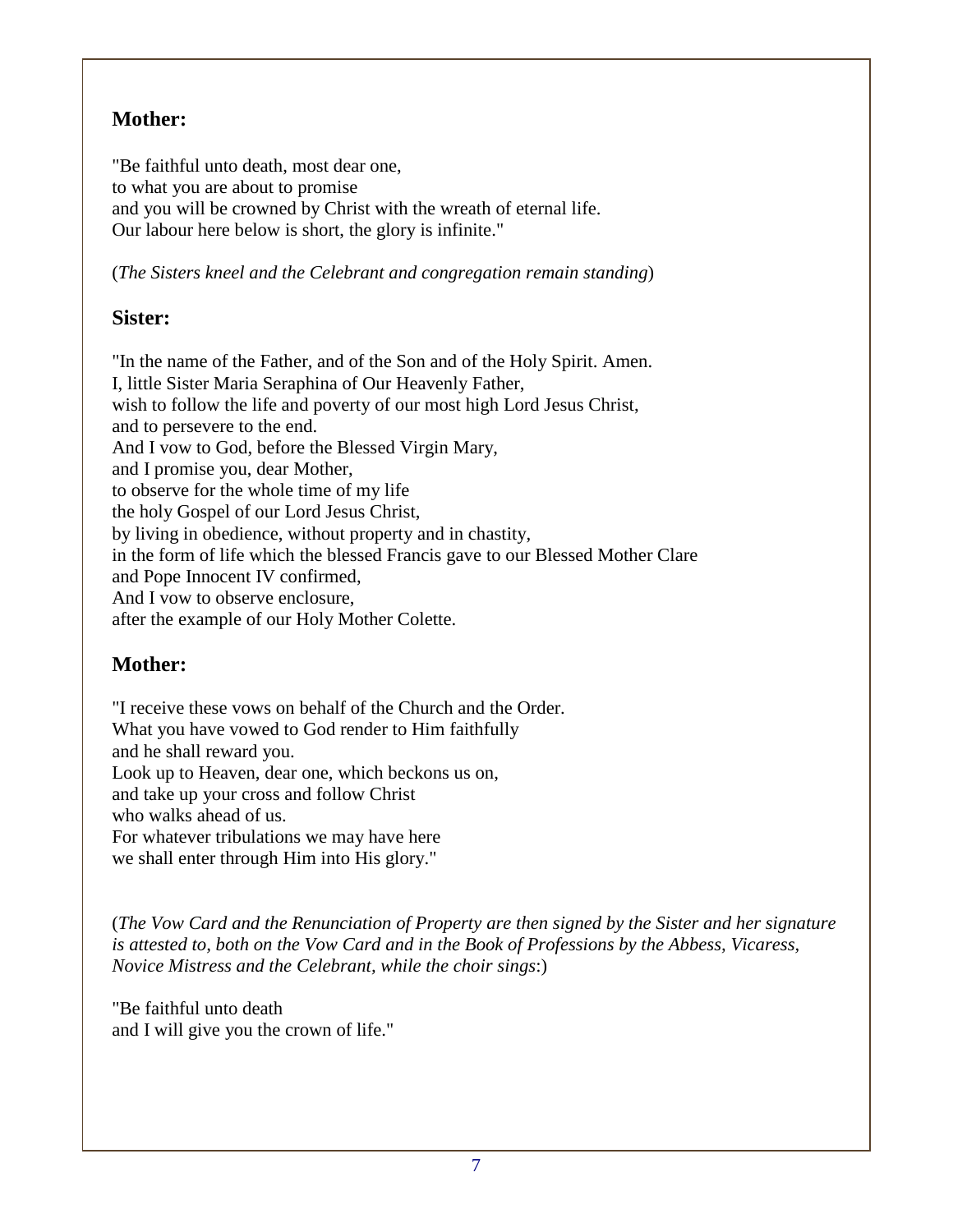# **Solemn Blessing and Consecration of the Professed**

## **Celebrant:**

# "**L**ord God,

Creator of the world and Father of mankind, we honour you with praise and thanksgiving, for you chose a people from the stock of Abraham and consecrated them to yourself, calling them by your Name. While they wandered in the wilderness your word gave them comfort and your right hand protection. When they were poor and despised you united them to yourself in a covenant of love. When they strayed from your friendship your mercy led them back to the right way. When they sought you, your Fatherly care looked after them until they came to dwell in a land of freedom.

But above all, we thank you, Father, for revealing the knowledge of truth through your son Jesus Christ, our brother.

When He took his place at your right hand, He sent his Holy Spirit to call countless disciples to follow the evangelical counsels and consecrate their lives to the glory of your name and the salvation of humankind.

Today it is right that your House should echo with a new song of thanksgiving for this Sister of ours who has listened to your voice and made herself over to your holy service.

Lord, send the gift of the Holy Spirit upon your handmaid who has left all things for your sake.

Father, may her life reveal the face of Christ, your son, so that all who see her may come to know that He is always present in your Church.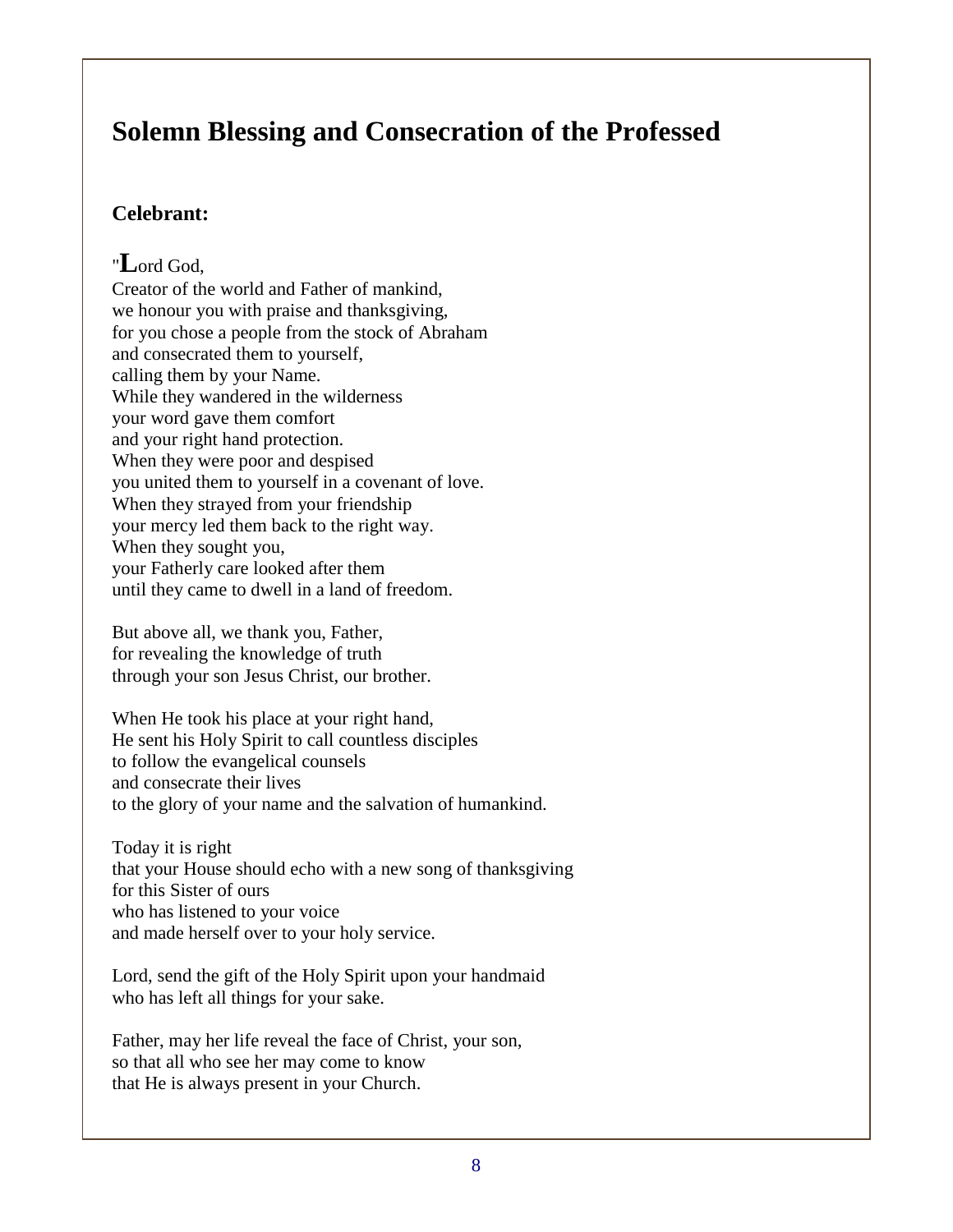We pray that in freedom of heart she may free from care the hearts of others; in helping the afflicted, may she bring comfort to Christ suffering in His sisters and brothers; may she look upon this world and see it ruled by His wisdom. May the gift she makes of herself hasten the coming of His kingdom, and make her one at last with your Saints in Heaven. We ask this through Christ our Lord.

Amen

# **The Insignia of Profession**

(*The Bride now receives her ring. Unlike those joined in an earthly marriage, our sister will wear her ring on her right hand. This symbolizes that God's love is always the first love, the love that comes before all other. As St Paul says, marriage is a profound mystery but it is a symbol that refers to Christ's love for the Church. (Ephesians 5:32)*

*Those of you who were witnesses to Sr Seraphina's simple and temporary vows three years ago will remember that she received a crown of flowers, she now exchanges her flowers for the thorns that her Lord received. The Son of God carried his wounds to his Father's throne in Heaven where they shine more brightly in his risen joy than any earthly diamonds. It is the same for us. The free acceptance of death and suffering will be our glory in eternity.*)

# **The Blessing of the Ring**

#### **Celebrant:**

**L**ord of eternal faithfulness bless this ring  $+$ the symbol of your covenant with your sister and bride, Maria Seraphina of our Heavenly Father.

As a circle has no beginning or end, so too, your love is endless and complete.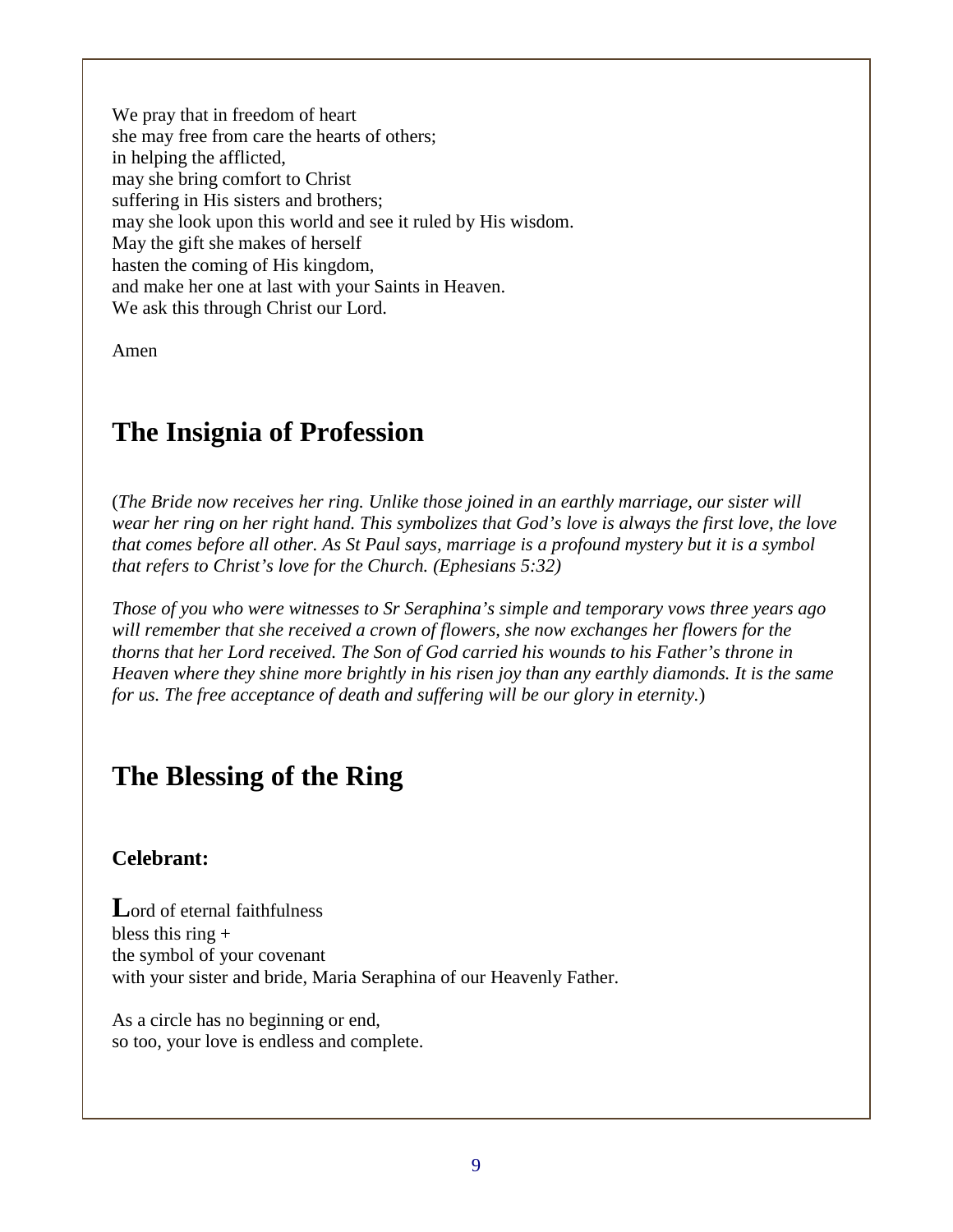Fashioned in silver, it is a sign of the poverty you have chosen for your bride. May she wear it in trust until the day she is united to you in Heaven.

As she places the ring on our Sister's finger Mother Abbess says:

#### **Mother:**

"I espouse you to Jesus Christ the Son of the most high Father who will protect you.

Receive the ring of faith,

the seal of the Holy Spirit, that you may be called the spouse of Christ. Love Him totally who gave Himself totally for your love."

#### *The Choir sing:*

"O holy poverty, O blessed poverty, to those who choose her Heaven is gained where Christ in glory reigns"

# **The Crown of Thorns**

# **Mother:**

Receive, dearest sister, the crown which your spouse, the only begotten Son of God, offers you, that you may deserve to share in His passion on earth and in His glory in Heaven.

As the crown of thorns is placed on the sisters head the choir sing:

If you suffer with Him you shall reign with Him If you weep with Him you shall rejoice with Him, if you die with Him on the cross of tribulation you shall possess a home in Heaven amid the splendour of the Saints, and your name shall be called glorious.

(*Mother Abbess now leads Sister to the Celebrant and then to the community so that they may exchange the Sign of Peace.*)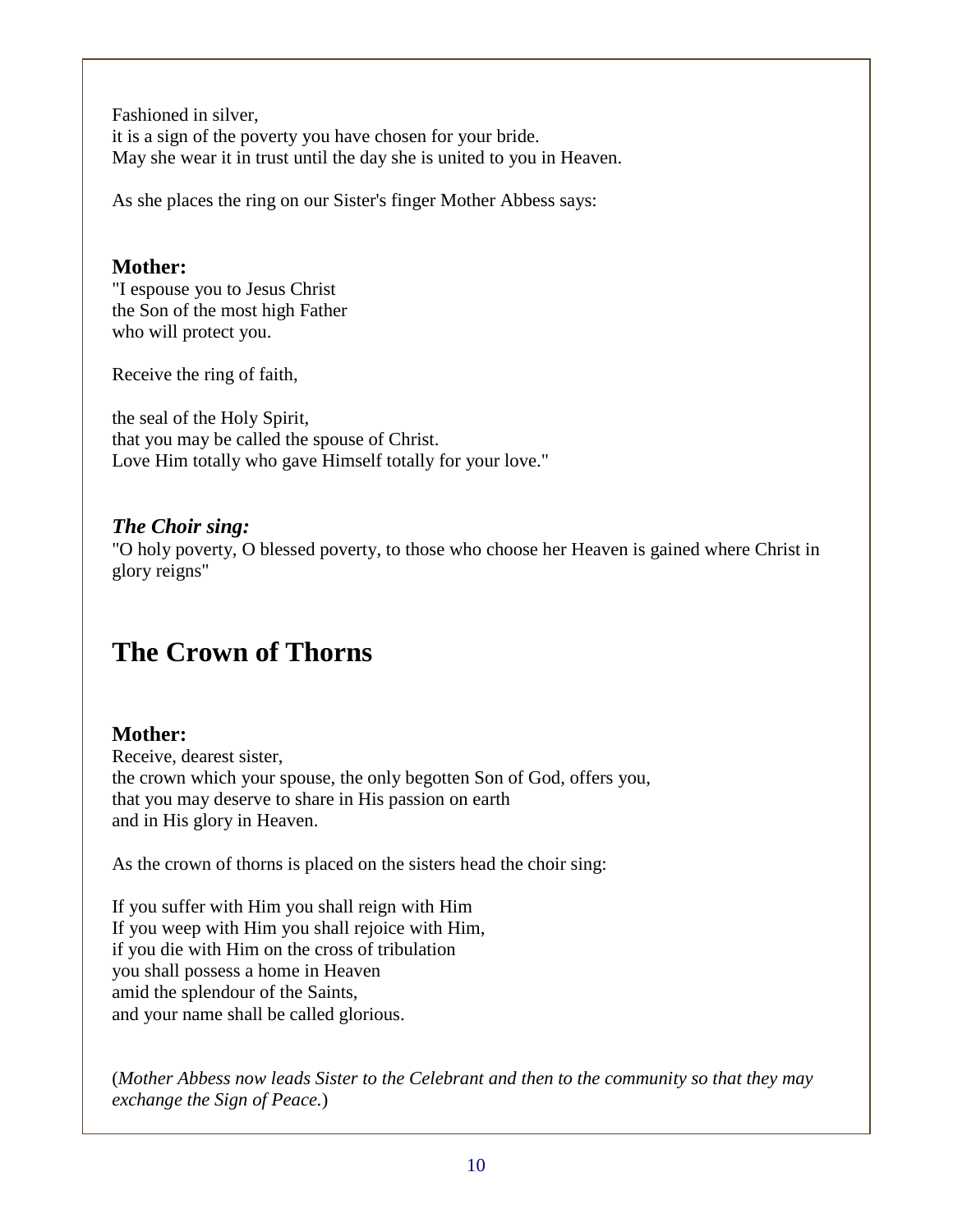**Choir:** "Dona nobis pacem"

# **The Commendation**

(*The celebrant stands and addressing the Abbess says:*)

#### **Mother:**

"Take this spouse of Jesus Christ under your care and direction, and consider in what manner you may keep her dedicated and present her spotless to God, knowing that you must render an account before the tribunal of her spouse, the future Judge.

Amen."

# **The Prayers of the Faithful**

(*These intercession are read from the lectern:*)

## **Celebrant:**

(*From the Presidential Chair*) "We pray with trust to our Risen Lord asking that he give us his Holy Spirit

1. We thank God for his gift to us of our family, the Church. Bless our Father Benedict XVI, our Bishops, priests and faithful and all men and women of goodwill.

**R.** Spirit of the Lord come and pray in us

2. We ask that the love of the Lord may rest on Manuel and Arlene and all our Sister's dear family.

3. Make this Poor Clare Colettine Community a place of grace and call may others to share our joy.

4. May all of us here today and all who are listening to this service receive some special gift of the Lord's goodness.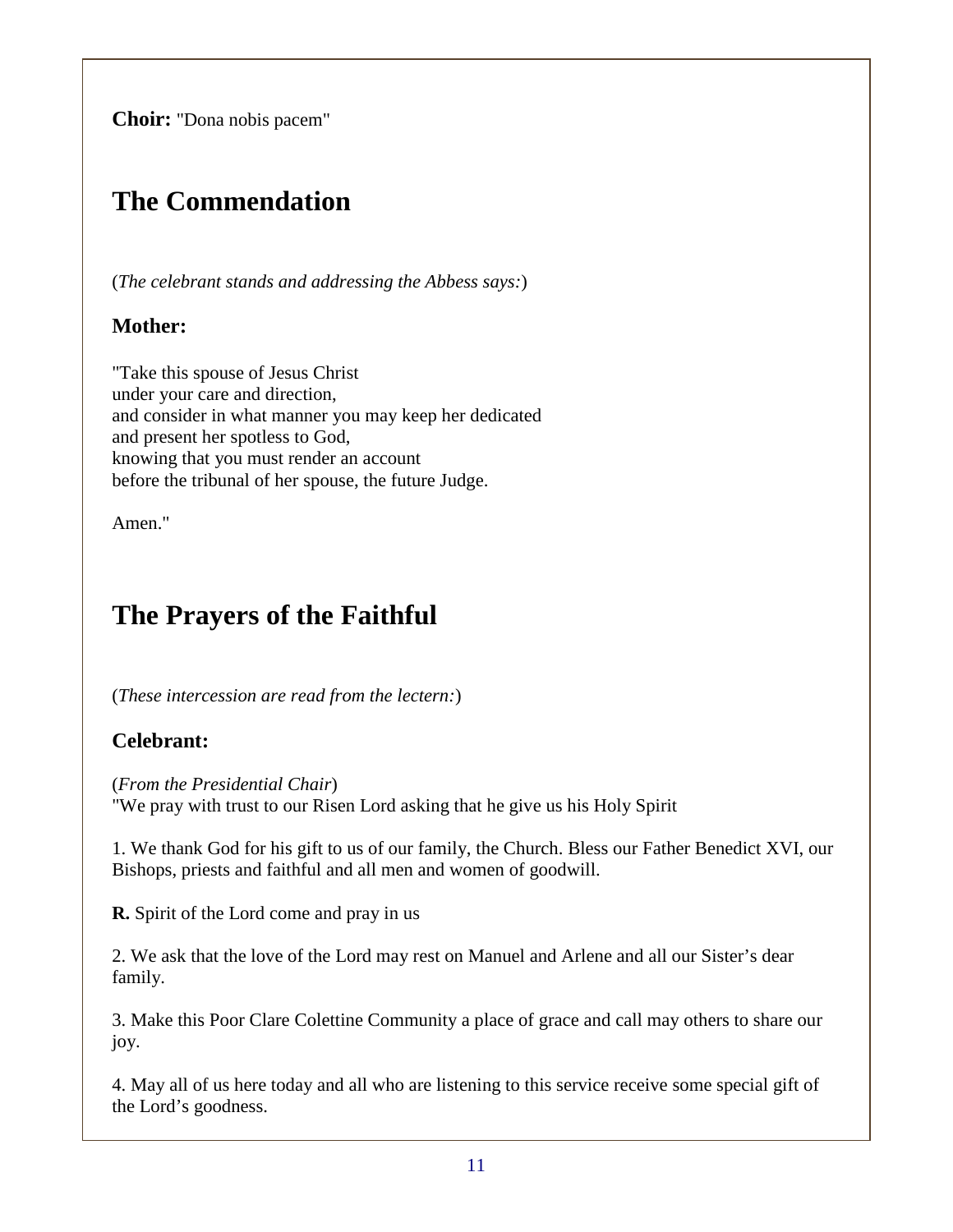5. Mary, Queen of the Seraphic Order be with us as we pray. Hail Mary full of Grace the Lord is with thee. Blessed art thou amongst women and blessed is the fruit of thy womb Jesus. Holy Mary Mother of God pray for us sinners now and at the hour of our death. Amen.

#### **Celebrant:**

"God our Heavenly Father, come with your Son and Holy Spirit to dwell with us that your joy may be in us and our joy may be full in you who live and reign forever, Amen."

# **The Preparation of the Gifts**

(*During the Offertory Song, our newly professed Sister and her Novitiate companions bring the gifts for the Eucharistic sacrifice to the altar.*)

I am the bread of life. He who comes to me shall not hunger. he who believes in me shall not thirst. No one can come to me unless the Father draw him. *Refrain*: And I will raise him up, and I will raise him up, and I will raise him up on the last day. The bread that I will give is my flesh for the light of the world, and he who eats of this bread, he shall live for ever, he shall live for ever.

# **The Liturgy of the Eucharist**

(*Through the ministry of our priests, we now relive Christ's presence in the Paschal Mystery when he gave us his life, transforming bread and wine into His Body and Blood.*)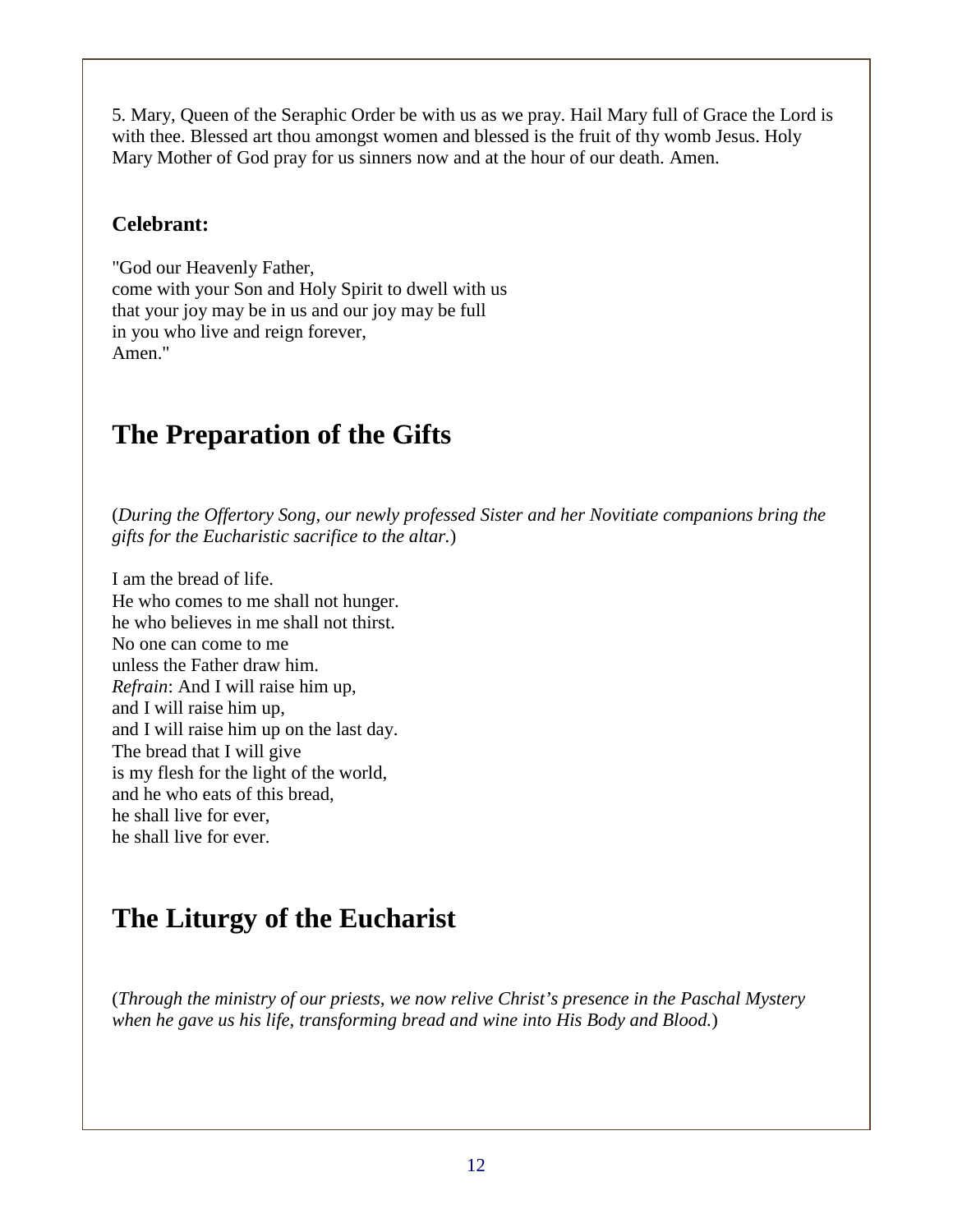# **Rite of Communion**

(*When the prayer after communion has been said Mother Abbess comes forward and presents Sister Seraphina with a candle.*)

#### **Mother:**

"Receive this lighted candle, may you be a lofty candlestick of holiness in the house of the Lord all the days of you life, and may we, together, one family in love, reflect the fire of love that Christ came to enkindle on earth. Amen."

(*The Celebrant blesses the newly professed.*)

#### **Celebrant:**

May the Father almighty make you firm in faith, innocent in the midst of evil, and wise in the pursuit of goodness. Amen.

May the Lord Jesus, Whom you follow, enable you to live out the mystery of His death and resurrection in your own life. Amen.

May the fire of the Holy Spirit cleanse your hearts from all sin and set them on fire with His love. Amen.

(*The Celebrant then blesses the community and the congregation.*)

May Almighty God, the Father  $+$ , and the Son  $+$  and the Holy Spirit  $+$ bless all of you who have taken part in this celebration. Amen."